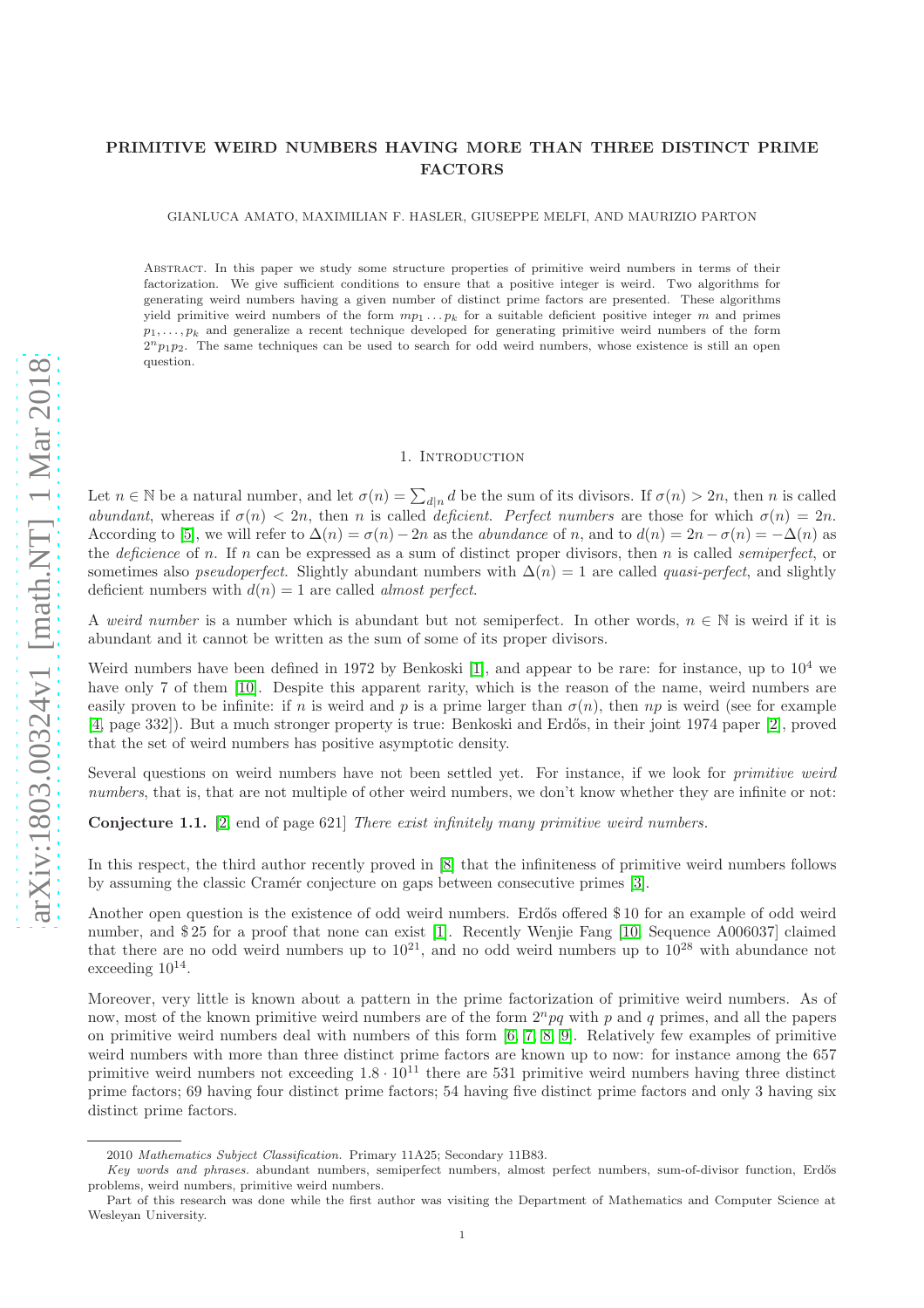<span id="page-1-4"></span>This paper considers primitive weird numbers that have several distinct prime factors. In particular, we give sufficient conditions in order to ensure that a positive integer of the form  $mp_1 \ldots p_k$  is weird, where m is a deficient number and  $p_1, \ldots, p_k$  are primes (see Theorem [3.1\)](#page-1-0).

We then apply Theorem [3.1](#page-1-0) to search for new primitive weird numbers, looking in particular at four or more prime factors. We find hundreds of primitive weird numbers with four distinct prime factors of the form  $2^m p_1 p_2 p_3$ , 75 primitive weird numbers with five distinct prime factors of the form  $2^m p_1 p_2 p_3 p_4$ , and 9 primitive weird numbers with six distinct prime factors (see Section [4\)](#page-3-0).

This paper generalizes to several factors a technique developed in [\[8\]](#page-5-5). This approach, as far as we know, is the first that can be used to generate primitive weird numbers with several distinct prime factors. Moreover, since there are many odd deficient numbers, Theorem [3.1](#page-1-0) can be used to hunt for the first example of an odd weird number (see Section [5\)](#page-4-0).

### 2. Basic ideas

We recall a fundamental lemma that will be extensively used, and that corresponds to an equivalent definition of weird number.

<span id="page-1-2"></span>**Lemma 2.1.** An abundant number w is weird if and only if  $\Delta(w)$  cannot be expressed as a sum of distinct divisors of w.

*Proof.* For a proof one can see [\[8,](#page-5-5) Lemma 2].

We will need another technical lemma, which will be used in the proof of the main theorems.

<span id="page-1-3"></span>**Lemma 2.2.** If  $w = mq$  is an abundant number, m is deficient, q is prime and  $q \ge \sigma(p^{\alpha}) - 1$  for each  $p^{\alpha}||m$ , then w is primitive abundant.

*Proof.* Since a multiple of an abundant number is abundant, in order to prove that m is a primitive abundant number, (i.e., an abundant number whose proper divisors are all deficient), it suffices to prove that  $w/p$  is deficient for each  $p|w$ . If  $p = q$ , then  $w/q = m$ , and we assumed that m is deficient. Otherwise, if  $p^{\alpha}||m$ , then

$$
\frac{\sigma(w/p)}{w/p} = \frac{\sigma(w)(p^{\alpha} - 1)p}{w(p^{\alpha+1} - 1)} = \frac{\sigma(w)}{w} \cdot \left(1 - \frac{p-1}{p^{\alpha+1} - 1}\right)
$$
\n
$$
\leq \frac{\sigma(w)}{w} \cdot \left(1 - \frac{1}{q+1}\right) = \frac{\sigma(w)}{w} \cdot \frac{q}{q+1} = \frac{\sigma(w/q)}{w/q} < 2.
$$

.

#### 3. Main result

In this section we provide two ways for generating primitive weird numbers.

<span id="page-1-0"></span>**Theorem 3.1.** Let  $m > 1$  be a deficient number and  $k > 1$ . Let  $p_1, \ldots, p_k$  be primes with  $\sigma(m) + 1 < p_1 <$  $\cdots < p_k$ . Let

<span id="page-1-1"></span>
$$
h^* = \left[\frac{p_1 - \sigma(m)}{p_k - p_1}\right]
$$

Let  $\tilde{w} = mp_1 \dots p_k$ , and

(1) 
$$
U_{m,p_1,p_k} := \bigcup_{j=0}^{h^*} \{n \in \mathbb{N} \mid j p_k + \sigma(m) < n < (j+1)p_1\}.
$$

[3.1.](#page-1-0)1 If  $\tilde{w}$  is abundant and  $\Delta(\tilde{w}) \in U_{m,p_1,p_k}$ , then  $w = \tilde{w}$  is a primitive weird number.

[3.1.](#page-1-0)2 If  $\tilde{w}$  is deficient, let

$$
p < \frac{2\tilde{w}}{d(\tilde{w})} - 1
$$

a prime with  $p > p_k$ . Then  $w = \tilde{w}p$  is abundant. Furthermore, if  $\Delta(w) \in U_{m,p_1,p_k}$ , then

$$
p > \frac{2\tilde{w}}{d(\tilde{w})} - 1 - \frac{(1+h^*)p_1}{d(\tilde{w})}
$$

and moreover, if  $p > \Delta(w)$  then w is a primitive weird number.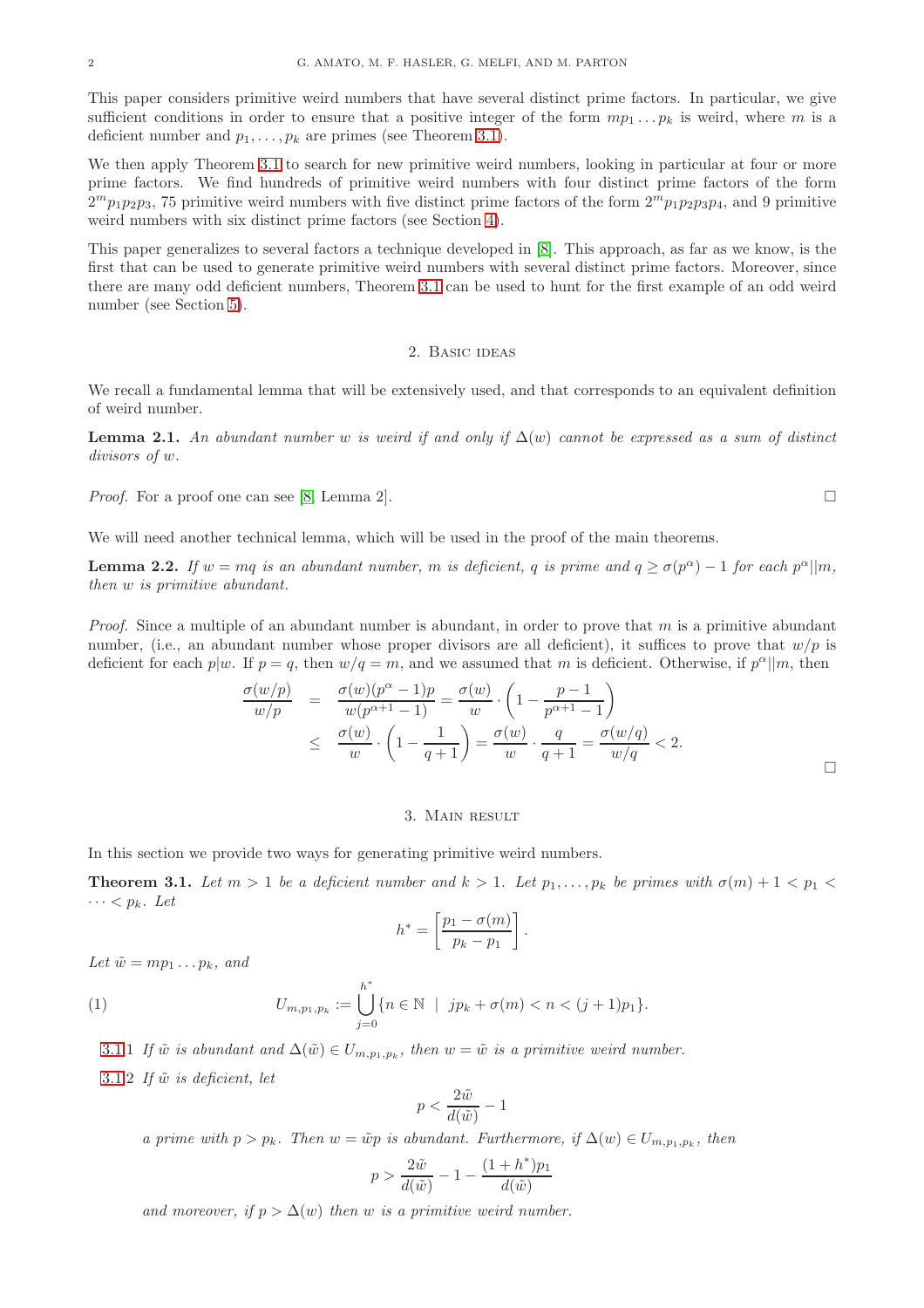Proof of [3.1.](#page-1-0)1 Since  $\sigma(m) + 2 \leq p_1$ , the set union in the right side of [\(1\)](#page-1-1) is not empty. The sets of consecutive integers involved in the union in the right side of [\(1\)](#page-1-1) are pairwise disjoint. If

$$
h < \frac{p_1 - \sigma(m)}{p_k - p_1},
$$

then

$$
\sigma(m) + hp_k < (h+1)p_1.
$$

Now, let  $j \leq h^*$  and let n be an integer with  $jp_k + \sigma(m) < n < (j+1)p_1$ . We will prove that n cannot be expressible as a sum of distinct divisors of w.

Note that  $n < p_1^2$ . This is because  $n < (j + 1)p_1 \le (h^* + 1)p_1 < (p_1/2 + 1)p_1$  and  $p_1/2 + 1 < p_1$ . This means that if n is expressible as a sum of distinct divisors of w, these divisors must be of the form  $dp$  with  $d | m$  and  $p \in \{p_1, \ldots, p_k\}$ , or simply of the form d, with  $d \mid m$ . Let's say  $n = d_1p_1 + \cdots + d_Np_N + d'_1 + d'_2 + \cdots + d'_M$ , where  $d'_1, \ldots, d'_M$  are distinct divisors of m. Then, necessarily  $d_1 + d_2 + \cdots + d_N \leq j$ , since  $n < (j + 1)p_1$ . As a consequence, we have:

$$
d'_1 + \dots + d'_M = n - (d_1 p_1 + \dots d_N p_N) \ge n - j p_k > \sigma(m)
$$

and this is in contradiction with the assumption on  $d'_1, \ldots, d'_M$ . So n cannot be expressible as a sum of distinct divisors of w.

No elements in  $U_{m,p_1,p_k}$  can be expressed as a sum of distinct divisors of w. Since  $\Delta(w) \in U_{m,p_1,p_k}$ , by Lemma [2.1](#page-1-2) this implies that  $w$  is weird.

In order to prove that w is a primitive weird number, by Lemma [2.2](#page-1-3) it suffices to prove that  $w/p_k$  is deficient. If  $k = 2$ , then  $\Delta(w/p_k) = \Delta(mp_1) = \Delta(m)p_1 + \sigma(m)$ . Since  $\Delta(m) \le -1$  and  $p_1 > \sigma(m)$ , then  $\Delta(w/p_2) < 0$ . We may assume that  $k \geq 3$ . Then we have:

$$
\Delta\left(\frac{w}{p_k}\right) = \sigma\left(\frac{w}{p_k}\right) - 2\frac{w}{p_k} = \frac{\sigma(w)}{p_k + 1} - \frac{2w}{p_k}
$$

$$
= \frac{p_k(\sigma(w) - 2w) - 2w}{p_k(p_k + 1)} = \frac{\Delta(w) - \frac{2w}{p_k}}{p_k + 1}
$$

Now,  $\Delta(w) \in U_{m,p_1,p_k}$ . Since  $k \geq 3$ , between  $p_1$  and  $p_k$  there is at least an odd integer that is not prime, and therefore  $h^* < p_1/2k$ . This means that

$$
\Delta(w) < (h^* + 1)p_1 < \left(1 + \frac{p_1}{2k}\right)p_1.
$$

On the other hand  $2w/p_k \ge 2mp_1^2$ , and since  $2mp_1 > p_1 + p_1 > 1 + p_1/2k$ , this means that  $\Delta(w) < 2w/p_k$  and therefore  $\Delta(w/p_k)$  < 0. In particular, since  $w/p_k$  is deficient, by Lemma [2.2,](#page-1-3) w is a primitive weird number.  $\Box$ 

Proof of [3.1.](#page-1-0)2 Note that p is the largest prime that divides w, and that  $w/p = \tilde{w}$  is deficient. So by Lemma [2.2,](#page-1-3) in order to prove that  $w$  is a primitive weird number, it suffices to prove that  $w$  is indeed abundant and weird.

Since  $(\tilde{w}, p) = 1$  and  $2\tilde{w} - d(\tilde{w})p - d(\tilde{w}) > 0$  by hypothesis, we have

$$
\Delta(w) = \sigma(w) - 2w
$$
  
=  $\sigma(\tilde{w})(p+1) - 2p\tilde{w}$   
=  $(\sigma(\tilde{w}) - 2\tilde{w})p + \sigma(\tilde{w})$   
=  $-d(\tilde{w})p + 2\tilde{w} - d(\tilde{w}) > 0$ 

This proves that w is abundant.

Now assume that  $\Delta(w) \in U_{m,p_1,p_k}$ . Since  $\max U_{m,p_1,p_k} < (1 + h^*)p_1$ , then  $\Delta(w) = -d(\tilde{w})p + 2\tilde{w} - d(\tilde{w}) <$  $(1 + h^*)p_1$  and therefore

$$
p > \frac{2\tilde{w}}{d(\tilde{w})} - 1 - \frac{(1 + h^*)p_1}{d(\tilde{w})}
$$

Let  $p > \Delta(w)$ . In order to prove that w is weird, by Lemma [2.1,](#page-1-2) we have to prove that  $\Delta(w)$  is not a sum of proper divisors of w.

Since  $\Delta(w) < p$ , if  $\Delta(w)$  is a sum of proper divisors of w, then all divisors involved must be divisors of  $\tilde{w}$ . On the other hand  $\Delta(w) \in U_{m,p_1,p_k}$  and as seen above, no element in  $U_{m,p_1,p_k}$  can be expressed as a sum of distinct divisors of  $\tilde{w}$ . This completes the proof.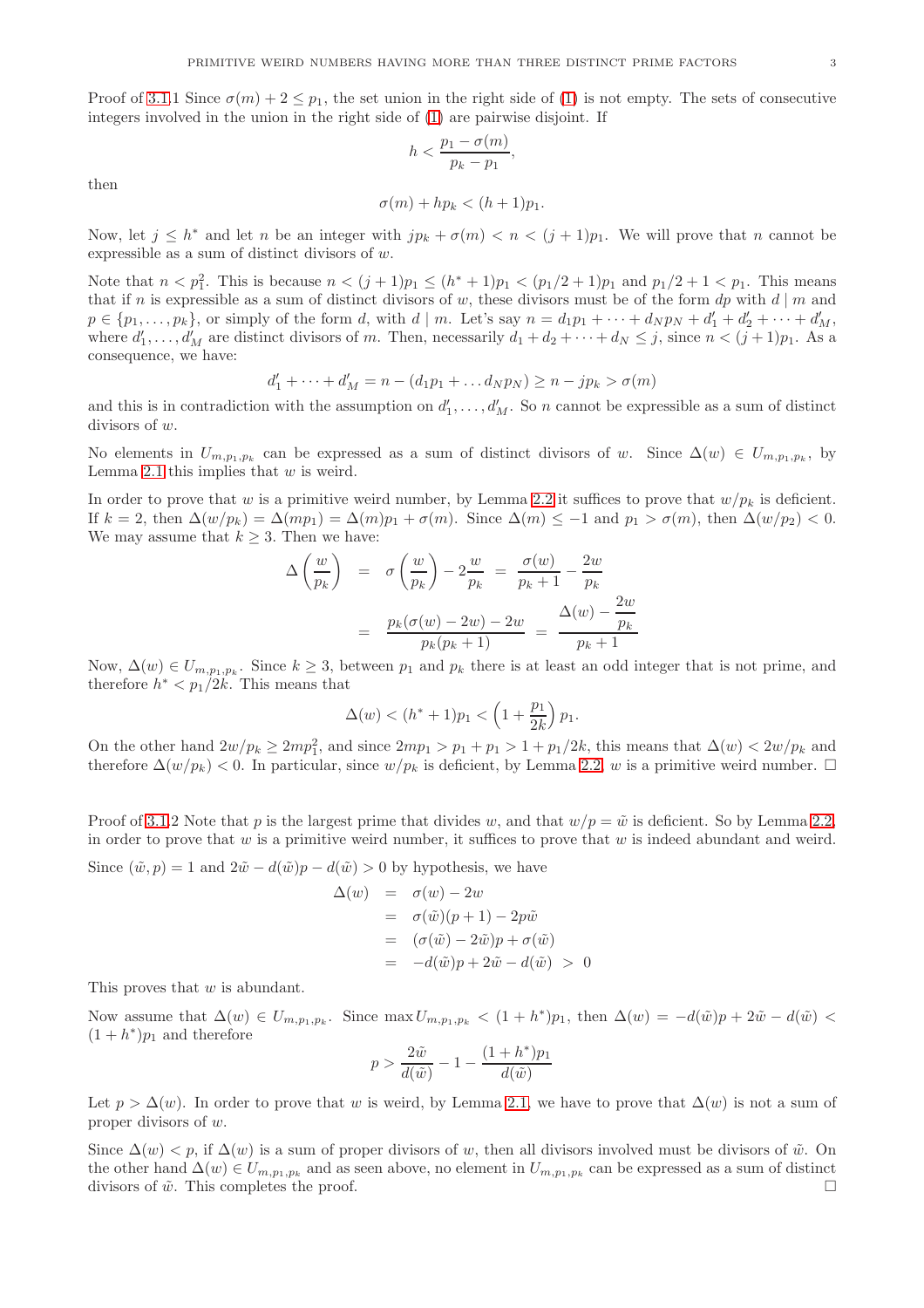<span id="page-3-2"></span>Remark 3.2. Very often, when conditions of Theorem [3.1.](#page-1-0)2 hold, it is  $(1 + h^*)p_1 < d(\tilde{w})$ . This means that in these cases,  $p = \left[2\tilde{w}/d(\tilde{w})-1\right]$ .

Remark 3.3. If  $m, p_1, \ldots, p_k$  is a sequence such that  $w = mp_1 \ldots p_k$  is primitive weird according to Theo-rem [3.1.](#page-1-0)1,  $k > 2$  and  $\Delta(w) < p_k$ , then  $\tilde{w} = p_1 \dots p_{k-1}$  and  $p = p_k$  verify the conditions of Theorem 3.1.2

Indeed, if w satisfies the condition of Theorem [3.1.](#page-1-0)1, then w is abundant and  $\tilde{w} = w/p_k$  is deficient. This implies that  $p_k < 2\tilde{w}/d(\tilde{w}) - 1$ . Moreover, since  $\Delta(w) \in U_{m,p_1,p_k}$ , there is a  $j \leq h^* = \left[\frac{p_1 - \sigma(m)}{p_k - p_1}\right]$  $\frac{1-\sigma(m)}{p_k-p_1}$  such that  $jp_k + \sigma(m) < \Delta(w) < (j+1)p_1$ . Since  $p_k > p_{k-1}$ , then  $jp_{k-1} + \sigma(m) < \Delta(w)$ , with  $j \leq \left[\frac{p_1 - \sigma(m)}{p_{k-1} - p_1}\right]$  $\frac{p_1 - \sigma(m)}{p_{k-1} - p_1}$ . This means  $\Delta(w) \in U_{m,p_1,p_{k-1}}$  as for Theorem [3.1.](#page-1-0)2. Finally, if  $\Delta(w) < p_k$  all requirements of Theorem 3.1.2 are satisfied.

Despite of the above remark, the conditions of Theorem [3.1.](#page-1-0)1. and [3.1.](#page-1-0)2 are not equivalent. For example,  $m = 2^{11}, p_1 = 11321, p_2 = 12583$  and  $p_3 = 13093$  verify conditions [3.1.](#page-1-0)1 (so  $w = mp_1p_2p_3$  is a primitive weird number) but not [3.1.](#page-1-0)2, because  $p_3 < \Delta(w) = 43936$ . In the other sense, for  $m = 2^{12}$ ,  $p_1 = 23143$ ,  $p_2 = 24043$ ,  $p_3 = 27061$  and  $p = 3077507$ , conditions [3.1.](#page-1-0)2 are satisfied, but the weird number  $\tilde{w} = mp_1p_2p_3p_4$  does not verify the conditions [3.1.](#page-1-0)1, because  $\Delta(\tilde{w}) = 39680 \notin U_{m,p_1,p_4}$ .

### 4. The application of Theorem [3.1](#page-1-0)

<span id="page-3-0"></span>Theorem [3.1](#page-1-0) may be used to develop an algorithm which searches for primitive weird numbers with many different prime factors. The sufficient conditions are computationally much easier to check than the standard definition of weird number. The question, however, is in which range the prime numbers  $p_1, \ldots, p_k$  should be chosen. The following theorem gives a partial answer.

<span id="page-3-1"></span>**Theorem 4.1.** Let m be a deficient number and let d be its deficience. Let  $p_1, \ldots, p_k$  be primes, with  $m < p_1 <$  $p_2 < \cdots < p_k$ . Let  $\tilde{w} = mp_1 \ldots p_k$ .

- (i) If  $p_k < 2km/d (k+2)/2$  then  $\tilde{w}$  is abundant.
- (ii) If  $p_1 > 2km/d k/2$  then  $\tilde{w}$  is deficient.

*Proof.* (i). We first prove that if  $p_1, p_2, \ldots, p_k$  are distinct primes with  $m < p_1 < \cdots < p_k < 2km/d - (k+2)/2$ then  $w = mp_1 \dots p_k$  is abundant.

Since  $(m, p_i) = 1$ , one has  $\sigma(w) = \sigma(m)\sigma(p_1) \dots \sigma(p_k)$ . This implies that:

$$
\frac{\sigma(w)}{w} = \left(2 - \frac{d}{m}\right) \prod_{h=1}^{k} \left(1 + \frac{1}{p_h}\right) > \left(2 - \frac{d}{m}\right) \cdot \left(1 + \frac{1}{p_k}\right)^k > 2.
$$

The above inequalities hold because for positive x, the function  $x \to 1 + 1/x$  is decreasing, and because the equation

 $\bigg) \cdot \bigg(1 + \frac{1}{\cdot}\bigg)$ 

q

 $\bigg)^k = 2$ 

 $\left(2-\frac{d}{2}\right)$ m

holds for

$$
q = \frac{1}{\sqrt[k]{\frac{2}{2 - \frac{d}{m}}} - 1} = \frac{2k}{d}m - \frac{k+1}{2} + O\left(\frac{d}{m}\right) > p_k.
$$

Therefore w is abundant.

(ii). The proof is analogous.

If one wants to generate weird numbers by means of Theorem [3.1 \(3.1.](#page-1-0)1 or [3.1.](#page-1-0)2), i.e., abundant numbers  $\tilde{w}$  with  $\Delta(\tilde{w}) \in U_{m,p_1,p_k}$  on a hand  $U_{m,p_1,p_k}$  have to be as large as possible. Good choices are with  $p_1 - \sigma(m)$  as large as possible. On the other hand, in order to get higher values of  $h^*$ ,  $p_k - p_1$  have to be as small as possible. This leads to consider k-tuples of primes  $p_1, \ldots, p_k$  in an interval that, by Theorem [4.1,](#page-3-1) includes  $2km/d - (k+1)/2$ . However, if  $k \leq d$  then  $2km/d$  might be smaller than  $\sigma(m)$ , and if  $p_1 < \sigma(m)$  then  $h^* < 0$  and  $U_{m,p_1,p_k}$  is empty. Therefore,  $k > d$  is generally preferable, and all new weird numbers we have found enjoy this property.

The primitive weird numbers generated with Theorem 1 in [\[8\]](#page-5-5) are particular cases of Theorem [3.1.](#page-1-0)1, with  $m = 2<sup>h</sup>$ , and  $k = 2$ . When  $p_1$  and  $p_2$  are chosen according to that theorem, then conditions of Theorem [3.1.](#page-1-0)1 are fulfilled and  $w = 2<sup>h</sup> p_1 p_2$  is a primitive weird number.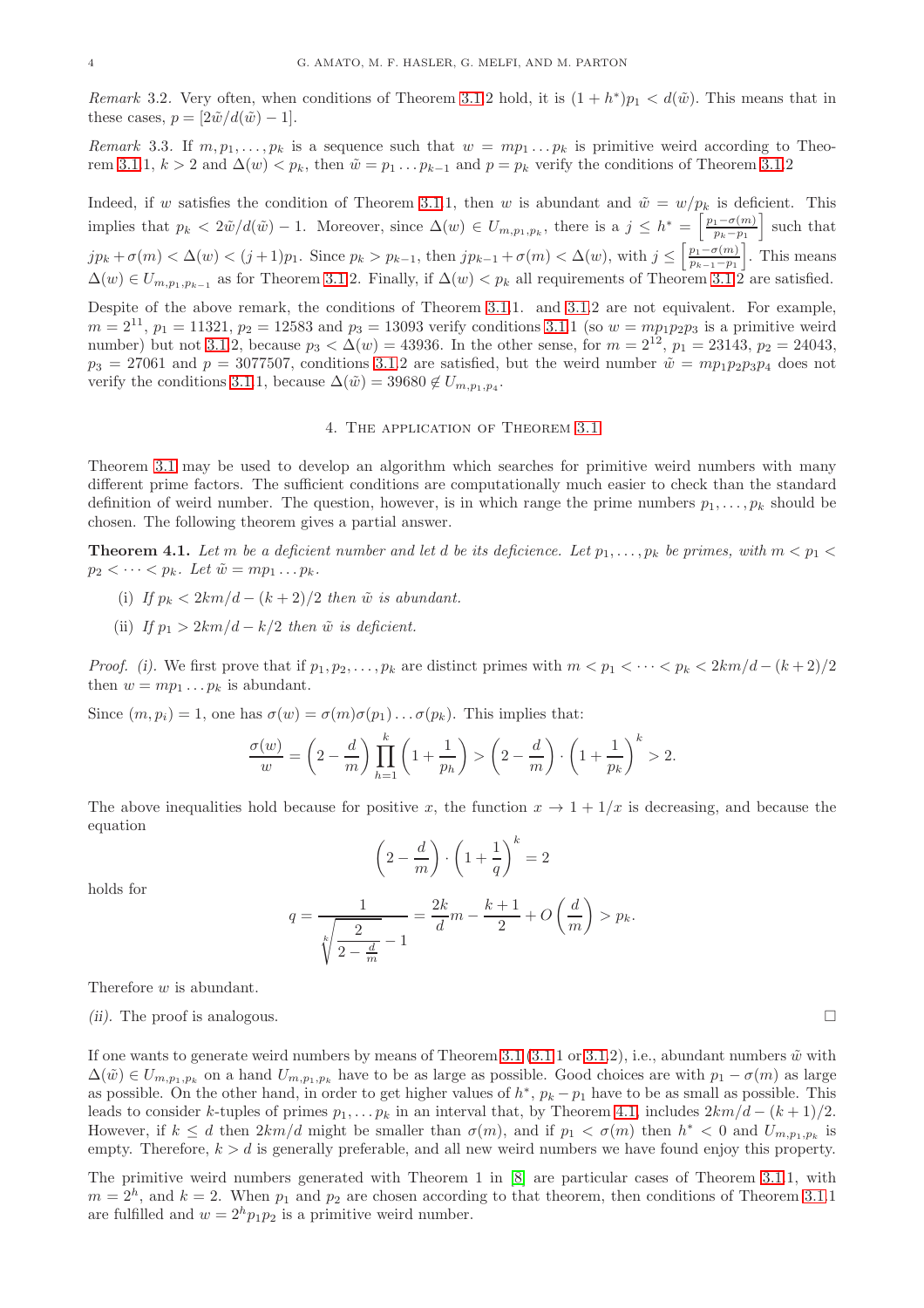<span id="page-4-3"></span>However, Theorems [3.1.](#page-1-0)1 and [3.1.](#page-1-0)2 become more interesting when applied to search weird numbers with several prime factors.

Theorem [3.1.](#page-1-0)1 yields primitive weird numbers of the form  $mp_1 \ldots p_k$  where m is a deficient number, k is an integer larger than the deficience of m and the  $p_i$ 's are suitably chosen. It is relatively easy to generate primitive weird numbers up to four distinct prime factors. The table below shows some of the primitive weird numbers having at least five distinct prime factors we were able to generate with Theorem [3.1.](#page-1-0)1

| w                    | prime factorization                                               | m               | $\iota w$ |
|----------------------|-------------------------------------------------------------------|-----------------|-----------|
| 9210347984           | $2^4 \cdot 83 \cdot 89 \cdot 149 \cdot 523$                       | $2^4$           | 32        |
| 9772585048           | $2^3 \cdot 17 \cdot 317 \cdot 419 \cdot 541$                      | $2^3 \cdot 17$  | 304       |
| 23941578736          | $2^4 \cdot 73 \cdot 103 \cdot 127 \cdot 1567$                     | 2 <sup>4</sup>  | 32        |
| 109170719992         | $2^3 \cdot 19 \cdot 79 \cdot 2731 \cdot 3329$                     | $2^3$           | 16        |
| 359214428128         | $2^5 \cdot 127 \cdot 211 \cdot 509 \cdot 823$                     | 2 <sup>5</sup>  | 64        |
| 446615164768         | $2^5 \cdot 163 \cdot 167 \cdot 331 \cdot 1549$                    | 2 <sup>5</sup>  | 64        |
| 83701780710848       | $2^6 \cdot 181 \cdot 563 \cdot 3407 \cdot 3767$                   | 2 <sup>6</sup>  | 128       |
| 823548808494656      | $2^6 \cdot 139 \cdot 3631 \cdot 4441 \cdot 5741$                  | $2^6$           | 128       |
| 31871420410521385088 | $2' \cdot 257 \cdot 90803 \cdot 98221 \cdot 108631$               | $2^{7}$<br>.257 | 78464     |
| 32852586770937891968 | $2^{7}$<br>$\cdot$ 257 $\cdot$ 87443 $\cdot$ 90803 $\cdot$ 125777 | $2^{7}$<br>.257 | 85184     |
| 32892333375893455232 | $2^{7} \cdot 257 \cdot 79841 \cdot 109943 \cdot 113909$           | $2^{7}$<br>.257 | 76736     |
| 33622208489084493184 | $-257 - 76757 - 107873 - 123439$<br>$2^t$                         | $2^t$<br>.257   | 72832     |

<span id="page-4-1"></span>Table 1. The above primitive weird numbers have five distinct prime factors and have been found by means of Theorem [3.1.](#page-1-0)1 with  $k = 4$  for  $m = 2<sup>h</sup>$  and with  $k = 3$  for  $m = 136 = 2<sup>3</sup> \cdot 17$ or  $m = 32896 = 2^7 \cdot 257$ .

An implementation of Theorem [3.1.](#page-1-0)2 yields in minutes hundreds of primitive weird numbers of the form  $2^h p_1 p_2 p$ . By going deeper in the implementation of Theorem [3.1.](#page-1-0)2, we have been able to find 65 primitive weird numbers w having five distinct prime factors of the form  $w = 2<sup>h</sup>p_1p_2p_3p$ ; and nine primitive weird numbers having six distinct prime factors, that are shown in the table below. As a comparison, before our computations only three primitive weird numbers having six distinct prime factors were known at the OEIS database [\[10\]](#page-5-2).

| w                             | prime factorization                                                   | $\langle w \rangle$ |  |
|-------------------------------|-----------------------------------------------------------------------|---------------------|--|
| 44257207676                   | $2^2 \cdot 11 \cdot 37 \cdot 59 \cdot 523 \cdot 881$                  |                     |  |
| 125258675788784               | $2^4 \cdot 47 \cdot 149 \cdot 353 \cdot 1307 \cdot 2423$              | 32                  |  |
| 147578947676144               | $2^4 \cdot 43 \cdot 211 \cdot 367 \cdot 1091 \cdot 2539$              | 32                  |  |
| 4289395775422432              | $2^5 \cdot 127 \cdot 211 \cdot 401 \cdot 1861 \cdot 6703$             | 64                  |  |
| 5976833582079328              | $2^5 \cdot 181 \cdot 197 \cdot 353 \cdot 431 \cdot 34429$             | 64                  |  |
| 1663944565537013728           | $2^5 \cdot 131 \cdot 223 \cdot 311 \cdot 2179 \cdot 2626607$          | 64                  |  |
| 206177959637947617894769024   | $2^{7} \cdot 257 \cdot 84691 \cdot 101891 \cdot 116041 \cdot 6259139$ | 74752               |  |
| 2996153601600440129026407808  | $2^7 \cdot 257 \cdot 89021 \cdot 93239 \cdot 118621 \cdot 92505877$   | 83584               |  |
| 48083019473926272314825065088 | $2^7 \cdot 257 \cdot 97213 \cdot 97973 \cdot 100957 \cdot 1520132521$ | 287264              |  |

<span id="page-4-2"></span>TABLE 2. The above primitive weird numbers have six distinct prime factors and have been found by means of Theorem [3.1.](#page-1-0)2 with  $k = 4$  for  $m = 2<sup>h</sup>$  and  $k = 3$  for  $m = 32896 = 2<sup>7</sup> \cdot 257$ 

## <span id="page-4-0"></span>5. Tracking weird numbers with several distinct prime factors and eventual odd weird **NUMBERS**

As we have seen, Theorems [3.1.](#page-1-0)1 and [3.1.](#page-1-0)2 provide two distinct strategies to track primitive weird numbers with several distinct prime factors. The same approaches could be applied to track odd weird numbers. If  $m > 1$ is odd, the integers w that one creates by means of Theorem [3.1.](#page-1-0)1 or [3.1.](#page-1-0)2 are odd, and if the conditions are fulfilled, w would be a primitive odd weird number.

For tracking a weird number with several distinct prime factors (even or odd) both strategies [\(3.1.](#page-1-0)1 and [3.1.](#page-1-0)2) start with choosing a deficient number m with deficience d. As a general rule, since we want  $k > d$ , small values of d have to be preferred in order to keep the computational complexity low. Indeed, the case  $d = 1$  corresponds to  $m = 2<sup>h</sup>$  assuming that no further almost perfect numbers exist. This case has been largely discussed in [\[6,](#page-5-7) [8\]](#page-5-5). The only known composite numbers with  $d = 2$  are even. For example,  $m = 136$ ,  $m = 32896$  have deficience 2 [\[10,](#page-5-2) Sequence A191363] and, as shown in Table [1](#page-4-1) and Table [2,](#page-4-2) Theorem [3.1](#page-1-0) allows to find several primitive weird numbers starting with such values of m. We expect that primitive weird numbers could be generated also from  $m = 2147516416$ , whose deficience is 2, both with Theorem [3.1.](#page-1-0)1 and 3.1.2. Unfortunately the computation becomes dramatically longer.

As far as we know there are no known integers with deficience  $d = 3$ . The only known integers with deficience  $d = 4$  are even, and the only known integer with  $d = 5$  is 9 for which the above approaches are hard to apply.